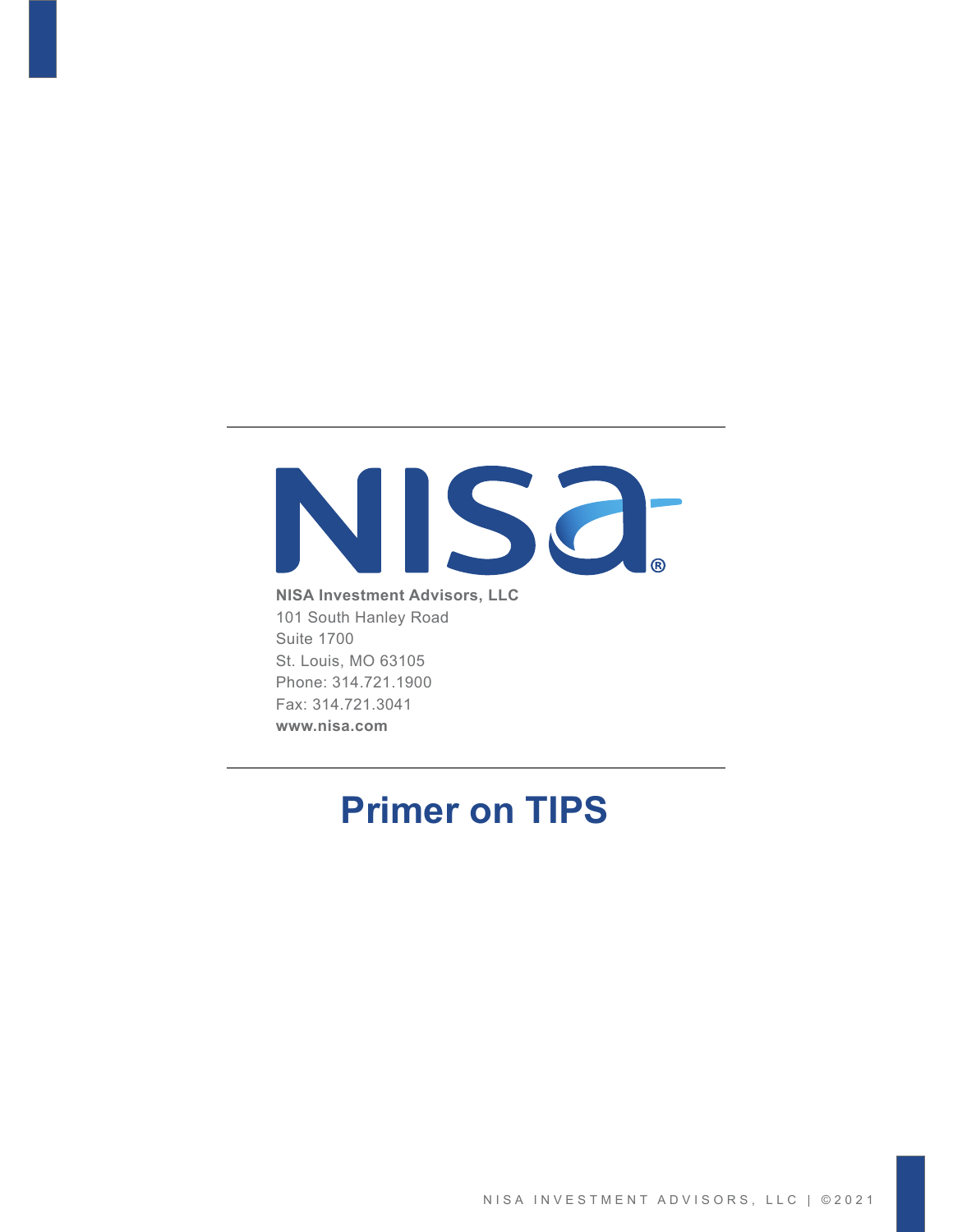

#### **INTRODUCTION**

Most investors' ultimate goal is to grow their savings over time to finance future consumption of goods and services. If the prices of those goods and services rise, investors will be able to purchase fewer of them with a given dollar of investment income. Inflation, therefore, erodes the real value of the cash flows generated from financial assets. Uncertainty regarding the cost of future spending goals creates challenges for investors. Treasury Inflation Protected Securities ("TIPS") are specifically designed to address this uncertainty by explicitly protecting investors against unexpected inflation.

#### **TIPS MARKET STRUCTURE**

TIPS were first auctioned by the U.S. Treasury in January 1997. As of June 30, 2021, the market value of TIPS outstanding was approximately \$1.6 trillion, representing roughly 7.4% of marketable Treasury debt outstanding. TIPS are issued with maturities of 5, 10, and 30 years. The Treasury issues new 5-year TIPS in April and October, and reopens in June and December. New 10-year TIPS are auctioned in January and July, and reopened in March, May, September and November. New 30-year TIPS are auctioned in February and reopened in August. Reopened securities have the same maturity date and coupon as the most recent originally issued security.

#### **TIPS MECHANICS**

Like traditional Treasuries, TIPS pay a semiannual coupon and return principal upon maturity. Unlike traditional Treasuries, the principal of TIPS is adjusted based on changes in the Non-seasonally Adjusted Consumer Price Index for All Urban Consumers ("CPI-U"). Because the fixed coupon rate is applied to the adjusted principal, the dollar value of the coupon effectively changes with inflation as well.

The inflation adjustment is measured by an index ratio published by the U.S. Treasury, which is the ratio of current reference CPI-U index level to the base reference CPI-U index level as of the issuance date. The adjusted principal is calculated by multiplying the original principal (par amount) times the security's index ratio. The adjusted principal increases with a rise in CPI-U, (i.e., inflation) and decreases with a fall in CPI-U (i.e., deflation). At maturity, the investor receives the greater of the adjusted principal or the original principal, in the event of deflation. The deflation floor only applies to the principal. The coupon payments can fall below the coupon amount at issuance in the event of deflation.

The deflation protection provided by the floor on the principal amount returned at maturity can impact TIPS' pricing. Specifically, TIPS with an index ratio near 1.0 may trade at a higher price/lower yield than a similar TIPS with a higher index ratio/more accrued inflation, if the market is concerned about future deflation. Throughout the history of the TIPS program, market pricing has only assigned value to the deflation floor for newly-issued TIPS. As positive inflation accretes over the first few years of a TIPS' life, the index ratio rises sufficiently that a significant amount of deflation would be required for the index ratio to fall back to 1.0.

CPI-U is published once monthly as of the first day of the month and is usually released during the second week of the month. TIPS index ratios are calculated daily based on an interpolated CPI-U number that would apply to the calendar date three months prior. For example, the 4/1 CPI-U print would be used to calculate the index ratio as of 7/1. The 7/15 index ratio would be calculated based on a linear interpolation between the 4/1 and 5/1 CPI-U prints. Due to the lag with which CPI-U accrues to the index ratio, inflation surprises (difference between consensus and actual inflation) are initially reflected by the market in the price of TIPS. For example, assume CPI-U print came in 0.1% above consensus estimates. Because the TIPS index ratio won't adjust for that information for three months, the market price of TIPS will likely increase by 0.1%. This can distort the measure of real yield on TIPS, especially for shorter maturity TIPS. In our example, a 0.1% increase in price will cause the yield of a 10-year TIPS to decrease by 1 basis point  $(0.1\% \div \sim 10$ -year duration), but will cause the yield of a 1-year TIPS to decrease by approximately 10 basis points (0.1%  $\div$  ~1-year duration).

Seasonality is another important technical factor in the TIPS market. The bonds are indexed to non-seasonally adjusted CPI-U and many components of the index, including apparel, motor fuel and other travel-related expenses, exhibit predictable seasonal patterns throughout the year. The index tends to rise faster in the first half of the year than the second. Seasonality can impact TIPS returns throughout the year and cause small pricing differences between bonds that mature in different months as TIPS investors factor future seasonality into bond valuations.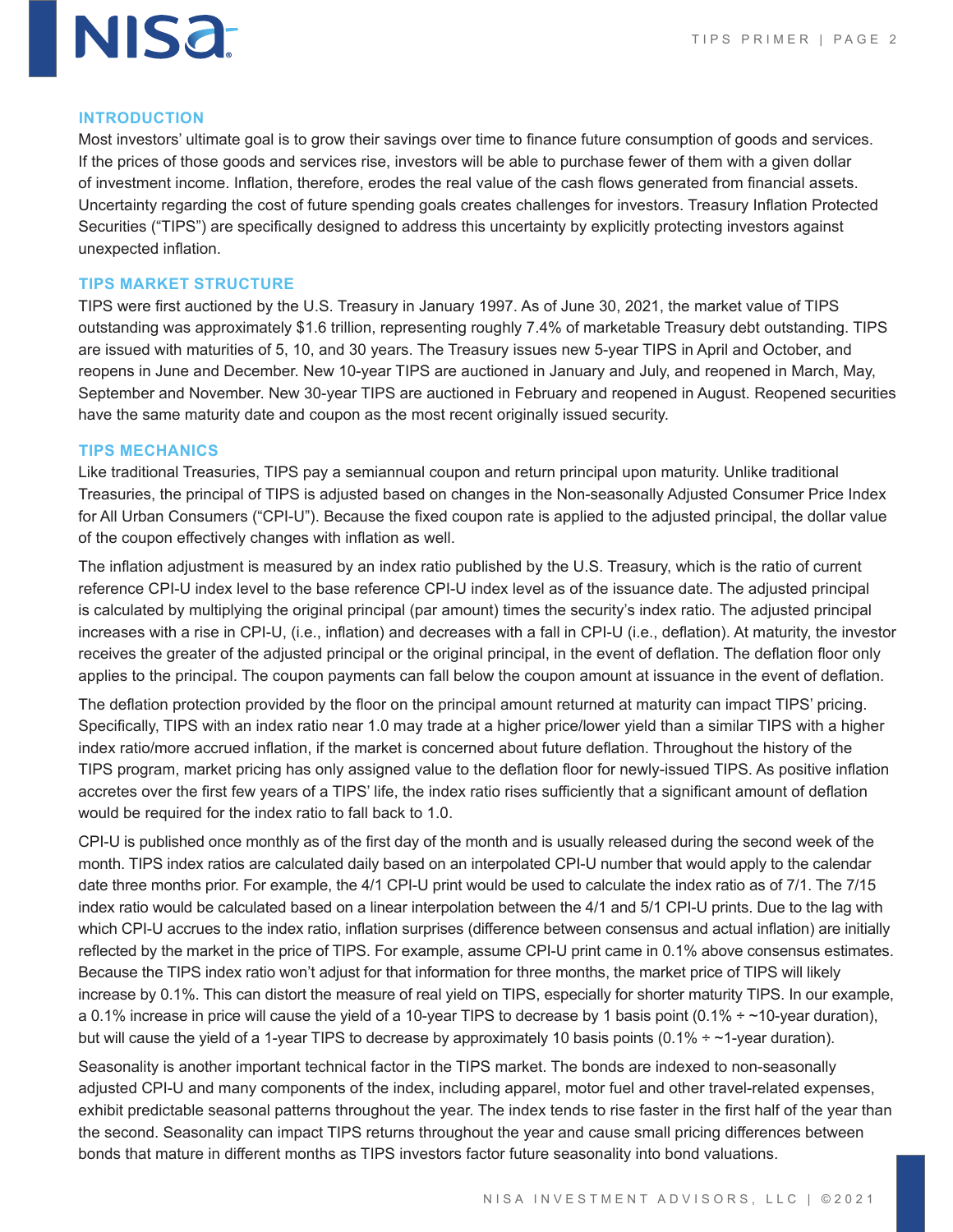#### **TIPS RETURN CONSIDERATIONS**

NISƏ.

Because the principal value of TIPS is adjusted for CPI-U, a TIPS investor is compensated for realized inflation. Therefore, a TIPS yield is a "real" yield. In contrast, the yield of a traditional Treasury security does not reflect an adjustment for realized inflation and is referred to as a nominal yield. Traditional Treasuries are often referred to as nominal Treasuries to distinguish them from TIPS. Inflation erodes the real value of the cash flows earned by nominal Treasury investors. TIPS investors are protected against this real value destruction.

The difference between the yield on a TIPS and a comparable maturity nominal Treasury security is called the break-even inflation rate because it reflects the rate of inflation that would have to be realized over the life of the bond for an investor to be indifferent between owning the TIPS bond or owning a nominal Treasury bond of the same maturity. For example, assume an investor can choose between purchasing a 5-year nominal Treasury bond yielding 2.5% or a 5-year TIPS yielding 0.5%. The difference between the two yields is 2.0% and if average annual inflation over the next five years exceeds 2.0% (i.e., the break-even rate), the investor would earn a higher return by owning the TIPS, and vice versa. The break-even inflation rate

#### **EXHIBIT I: RETURN COMPONENTS**

|                   | <b>Real Rates Inflation</b> | <b>Exposure Expectation Inflation</b> | <b>Realized</b> |
|-------------------|-----------------------------|---------------------------------------|-----------------|
| Nominal Treasury  | $\sqrt{2}$                  |                                       |                 |
| TIPS $\checkmark$ |                             |                                       |                 |

primarily reflects the market's expectation of inflation. Liquidity and risk premia also impact the break-even inflation rate. These are secondary considerations in normal times, but can become very important during times of market stress, when TIPS liquidity often deteriorates substantially more than nominal Treasuries.

The relationship between TIPS and nominal Treasuries described above (i.e., Nominal Yield - Real Yield = Break-even Inflation)

can be rearranged as: Nominal = Real + Break-even Inflation. Nominal Treasuries are exposed to the risk of changes in real yields and inflation expectations, while TIPS are only exposed to the risk of changes in real yields. TIPS are not directly exposed to inflation expectations. It follows logically that the difference between expected inflation and realized inflation is unexpected inflation, which is the primary risk that most TIPS investors are seeking to guard against. A comparison of TIPS yields and nominal Treasury yields as of June 30, 2021 is illustrated in Exhibit II.

Changes in inflation expectations impact the relative performance of TIPS versus nominal Treasuries. An increase in expected inflation widens the breakeven inflation rate and causes TIPS to outperform nominal Treasuries, and vice versa. TIPS investors are not directly exposed to break-even inflation rates. If an investor wanted pure long exposure to the changes in break-even inflation rates, one would have to buy TIPS and short a comparable maturity nominal Treasury against it. Of course, if an investor reallocates assets away from nominal Treasuries to buy TIPS, they may have a sort of mental exposure to break-even inflation rates because a rise in breakeven inflation rates means that TIPS have out performed the nominal Treasuries that were previously owned. But that out performance will not show up directly in the investor's investment returns.<sup>1</sup>





Source: Bloomberg Index Services Ltd., Bloomberg. With respect to Bloomberg index data in this presentation – Source: Bloomberg Index Services Ltd. © 2021 Bloomberg Index Services Ltd. Used with permission. Bloomberg is a registered trademark of Bloomberg Finance L.P. and its affiliates. Data as of 06/30/2021.

1 This statement assumes that the benchmark for the reallocated assets also changes. If the benchmark for the assets remained unchanged, the relative performance of a decision to tactically rotate between TIPS and nominal Treasuries would show up in reported performance.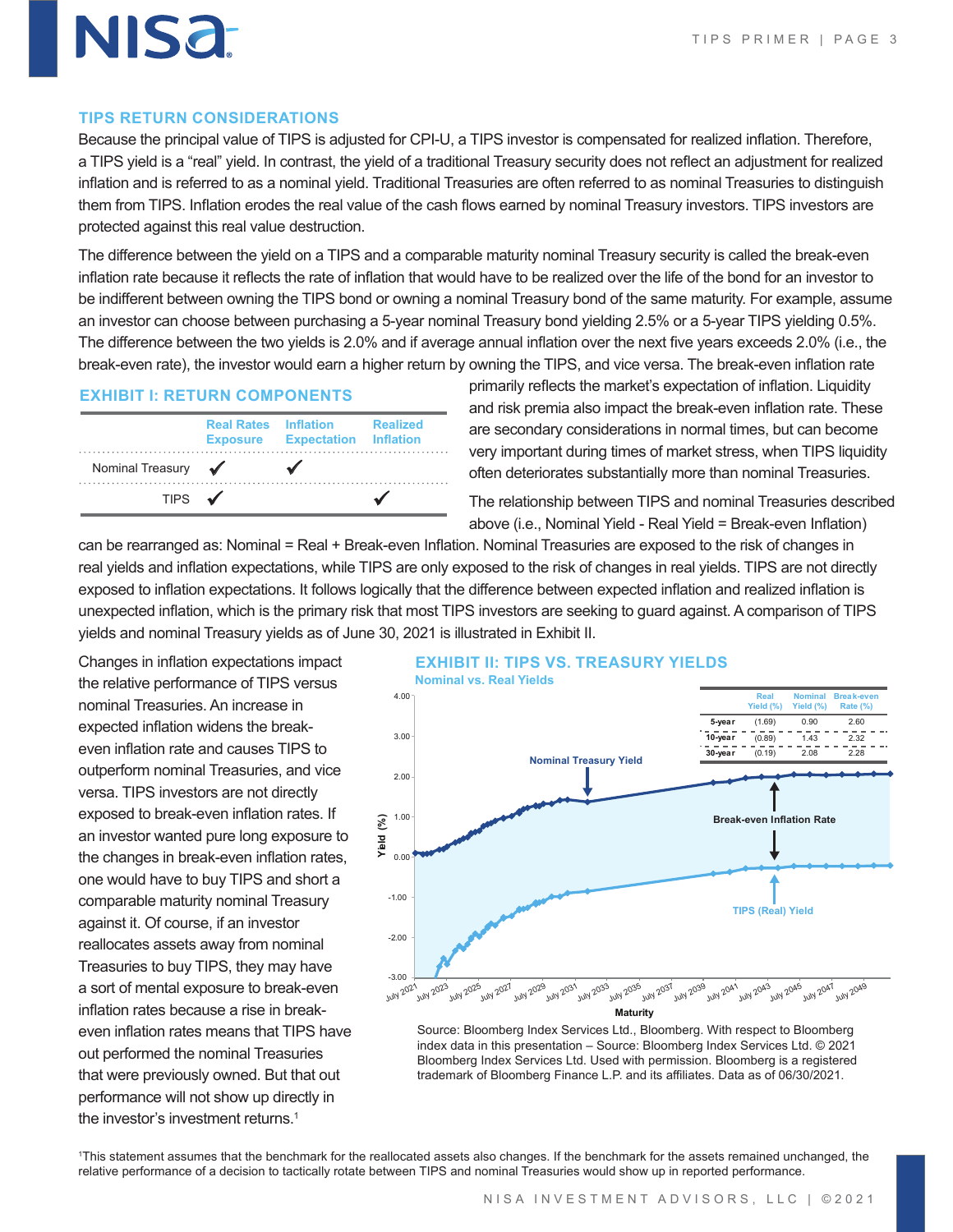## NISƏ

The price of TIPS moves inversely with changes in real rates, in the same way that the price of a traditional Treasury bond moves inversely with changes in nominal rates. The interest rate sensitivity of a TIPS is measured by its real rate duration, which is the approximate percentage change in price for a one percentage point change in real rates. For

most bond security data providers, the real duration for TIPS is not the same field as the duration for nominal bonds. For example, Barclays Live users may reference the "Modified Adjusted Duration" field for the duration of a nominal bond. However, the "Modified Adjusted Duration" field will not have the appropriate real duration for TIPS. $^{\rm 2}$  Rather, users should reference "Real OAD". The real durations for on-the-run TIPS as of June 30, 2021 are indicated in the table to the right.

#### **EXHIBIT III: TIPS DURATION**

|              | <b>Real Duration (Years)</b> |
|--------------|------------------------------|
| 5-year TIPS  |                              |
| 10-year TIPS |                              |
| 30-year TIPS | 29                           |

As of 06/30/2021. Source: Bloomberg.

While TIPS sensitivity to changes in real rates varies by maturity, inflation changes accrue to all TIPS equally.<sup>3</sup> The table to the right compares estimated returns for a 10-year and 30-year TIPS for various real rate changes and inflation levels. As indicated by the highlighted cells, if realized inflation is 0% and real rates are

#### **EXHIBIT IV: ESTIMATED RETURNS**

|                       |         | <b>Realized Inflation (Over One Year)</b> |          |                            |          |              |          |       |                                         |         |
|-----------------------|---------|-------------------------------------------|----------|----------------------------|----------|--------------|----------|-------|-----------------------------------------|---------|
|                       |         | 10-year TIPS                              |          |                            |          | 30-year TIPS |          |       |                                         |         |
|                       |         | $0\%$                                     | $1\%$    | 2%                         | 3%       |              | 0%       | $1\%$ | 2%                                      | 3%      |
| Real Yield<br>Changes | $-0.5%$ | $+3.6\%$                                  | $+4.6\%$ | $+5.6%$                    | $+6.6\%$ |              |          |       | $+14.3\%$ $+15.3\%$ $+16.3\%$ $+17.3\%$ |         |
|                       | $0.0\%$ | $-0.9\%$                                  |          | $+0.1\%$ $+1.1\%$ $+2.1\%$ |          |              | $-0.2\%$ |       | $+0.8\%$ $+1.8\%$                       | $+2.8%$ |
|                       | 0.5%    | $-5.4%$                                   | -4 4%    | $-3.4\%$                   | $-24%$   |              |          |       | $-14$ 7% $-13$ 7% $-12$ 7% $-11$ 7%     |         |

As of 06/30/2021. Source: Bloomberg.

unchanged, the return will be equal to the securities' real yields, which are negative as of June 30, 2021.

#### **INFLATION SENSITIVITY (CPI-U)**

CPI-U, the inflation measure to which TIPS are linked, measures the average change in the prices of goods and services purchased for consumption for urban households. It is compiled from expenditure information and is intended to be a market based average consumption basket. It uses household surveys that cover the spending patterns of about 93% of the total U.S. population (Source: Bureau of Labor Statistics). The relative importance of the components of CPI-U are shown to the right.

#### **EXHIBIT V: CPI-U**

| <b>Expenditure Category</b>           | <b>Relative Importance: June 2021</b> |  |  |  |  |
|---------------------------------------|---------------------------------------|--|--|--|--|
| <b>FOOD AND BEVERAGE</b>              | 14.85%                                |  |  |  |  |
| Food at home                          | 7.63%                                 |  |  |  |  |
| Food away from home                   | 6.21%                                 |  |  |  |  |
| Alcoholic beverages                   | 1.01%                                 |  |  |  |  |
| <b>HOUSING</b>                        | 41.63%                                |  |  |  |  |
| Shelter                               | 32.58%                                |  |  |  |  |
| Rent of primary residence             | 7.61%                                 |  |  |  |  |
| Owners' equivalent rent of residences | 23.58%                                |  |  |  |  |
| Other                                 | 1.39%                                 |  |  |  |  |
| Fuels and utilities                   | 4.43%                                 |  |  |  |  |
| Household furnishings and operations  | 4.62%                                 |  |  |  |  |
| <b>TRANSPORTATION</b>                 | 16.97%                                |  |  |  |  |
| Private transportation                | 15.74%                                |  |  |  |  |
| Public transportation                 | 124%                                  |  |  |  |  |
| <b>APPAREL</b>                        | 2.69%                                 |  |  |  |  |
| <b>MEDICAL CARE</b>                   | 8.57%                                 |  |  |  |  |
| <b>RECREATION</b>                     | 5.66%                                 |  |  |  |  |
| <b>EDUCATION AND COMMUNICATION</b>    | 6.56%                                 |  |  |  |  |
| <b>OTHER GOODS AND SERVICES</b>       | 3.08%                                 |  |  |  |  |
| <b>TOTAL</b>                          | 100%                                  |  |  |  |  |

As of 06/30/2021. Source: Bureau of Labor Statistics.

2 The "Modified Adjusted Duration" field for a TIPS represents the empirically estimated effective exposure to nominal rates. 3 While inflation accrues to all TIPS equally, deflation does not due to the fact that the adjusted principal cannot fall below the original principal.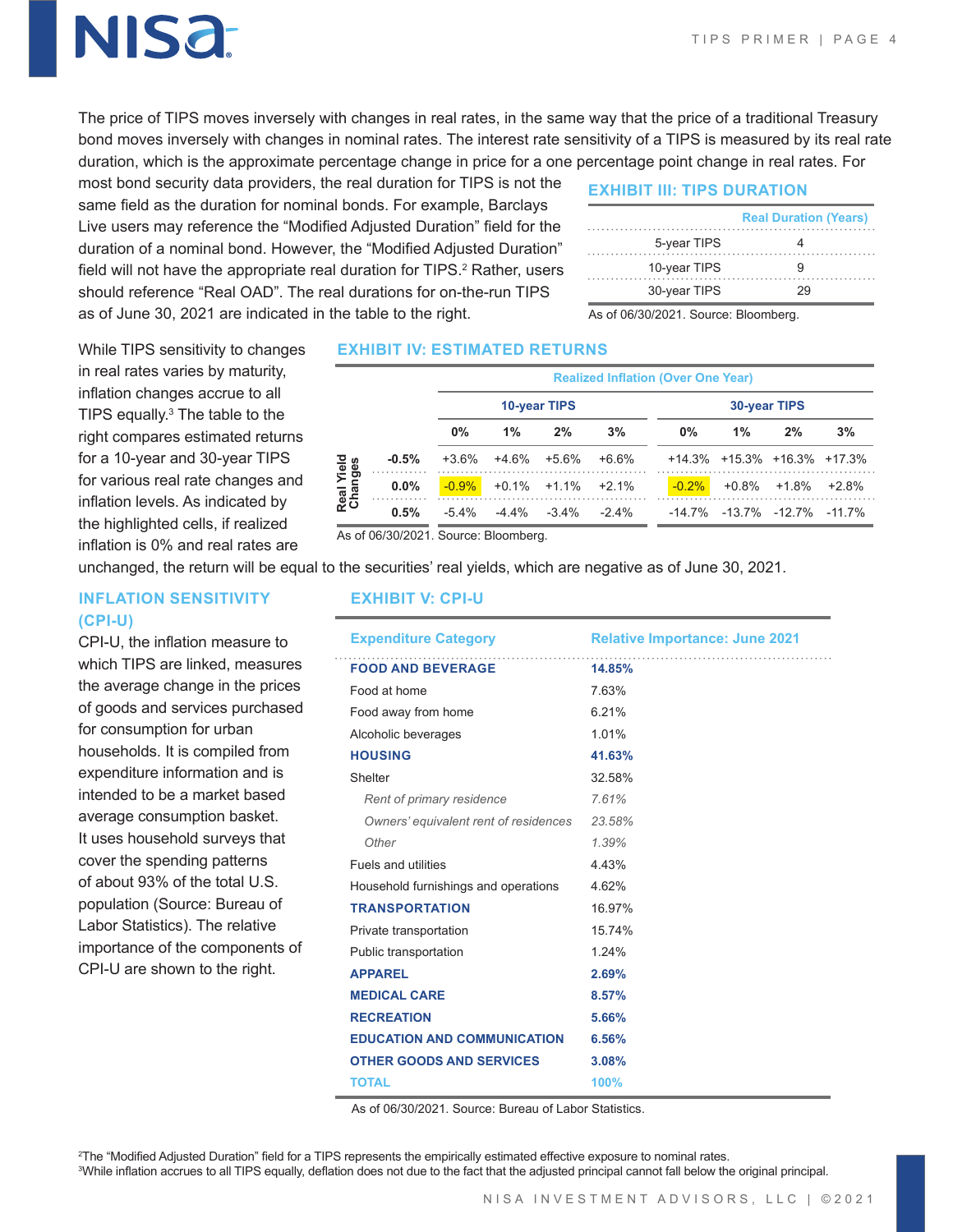### NISƏ

There can be a lot of dispersion in inflation levels among various categories of goods and services, as well as across geographical locations. For example, services prices have typically grown significantly faster than goods prices, which have been in outright deflation for most of the last 25 years since China joined the WTO and put downward pressure on the prices of manufactured products. That changed during the pandemic as supply chain disruptions caused goods prices to surge while demand plummeted for many services categories including restaurant dining, hotel rooms and airline tickets.



While CPI-U reasonably reflects price changes for all U.S. consumers in aggregate, it may not be a reasonable measure of price changes experienced by an individual. The degree to which TIPS effectively protect an investor's purchasing power, depends largely on how closely that person's consumption basket matches that reflected in CPI-U. Spending patterns vary greatly by income level and age. For example, younger Americans spend more money on cars while older Americans spend more on healthcare. Education spending is concentrated among middle-aged parents funding their children's college education.



#### **TIPS ROLE IN INSTITUTIONAL PORTFOLIOS**

In addition to protecting purchasing power for individual investors, TIPS provide a reliable hedge for institutional investors with liabilities or investment objectives that are sensitive to inflation. Because TIPS do not offer a market risk premium the way many other asset classes do, their inclusion in a portfolio comes at an opportunity cost. Investors must balance their need for inflation protection with return objectives when sizing the allocation to TIPS in their portfolio.

Many pension plans offered by state and local governments provide some form of an automated cost-of-living-adjustment (COLA) to

Source: Bureau of Labor Statistics Consumer Expenditure Survey. September 2019.

their retirees' pension benefit to offset inflation.<sup>4</sup> While the form of the COLA varies, many are linked to CPI-U. Just as inflation creates uncertainty for individuals with regards to retirement savings, inflation-linked COLA provisions create uncertainty with regards to pension costs. TIPS, by design, provide a good hedge for this uncertainty.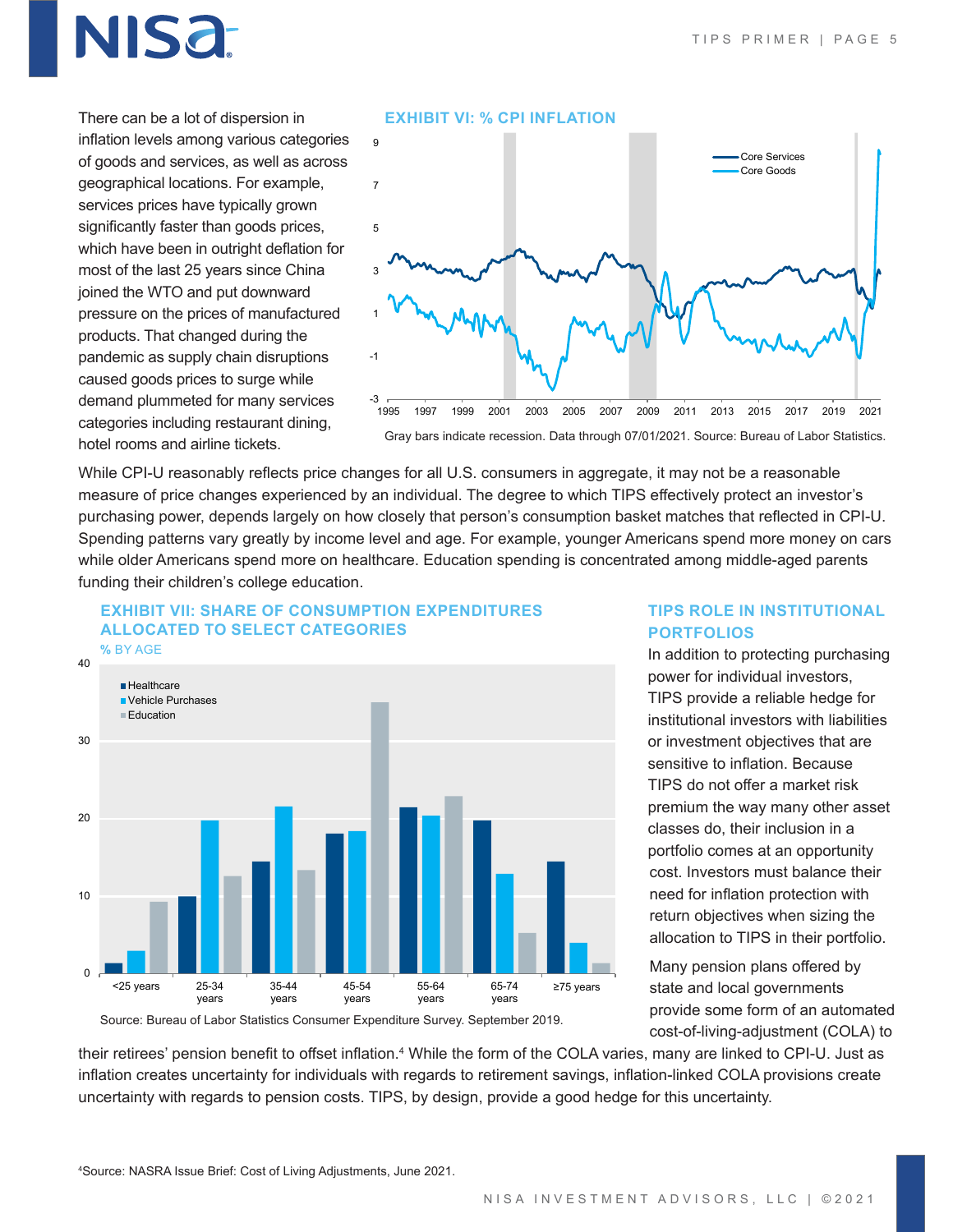### IISa<del>.</del>

Most U.S. corporate pension plans do not have COLA provisions, and therefore do not have a direct sensitivity to inflation.<sup>5</sup> However, plans may have indirect exposure to inflation due to its relationship with salary levels. Pension benefits are often a function of salary and years of service. Though wages are not directly counted in CPI-U, wage growth has typically risen during times of high CPI inflation. TIPS may therefore play a limited role in non-frozen plans where the plan liability increases due to higher wage growth.



#### **EXHIBIT VIII: WAGE AND PRICE INFLATION** % CHANGE YEAR-OVER-YEAR

Endowments are naturally sensitive to long-term inflation, as their goal is to maintain and grow real purchasing power over time. Some endowments are also sensitive to short-term inflation shocks as spending policies and benchmarks may be directly linked to inflation. Similar to spending by individuals, there can be differences in the cost of inflation faced by endowments and the cost of inflation measured by CPI-U, creating basis risk for a TIPS-based inflation hedge. The chart in Exhibit IX below compares changes in the Higher Education Price Index (HEPI)<sup>6</sup> with CPI-U. While the two measures are correlated, HEPI has averaged 0.3% higher than CPI.



#### **EXHIBIT IX: CPI VS. HEPI**

5 COLA provisions are common for UK and European corporate pension plans.

 $^6$ HEPI is an inflation index published by Commonfund to measure the operational costs of colleges and universities. For more information, visit commonfund.org.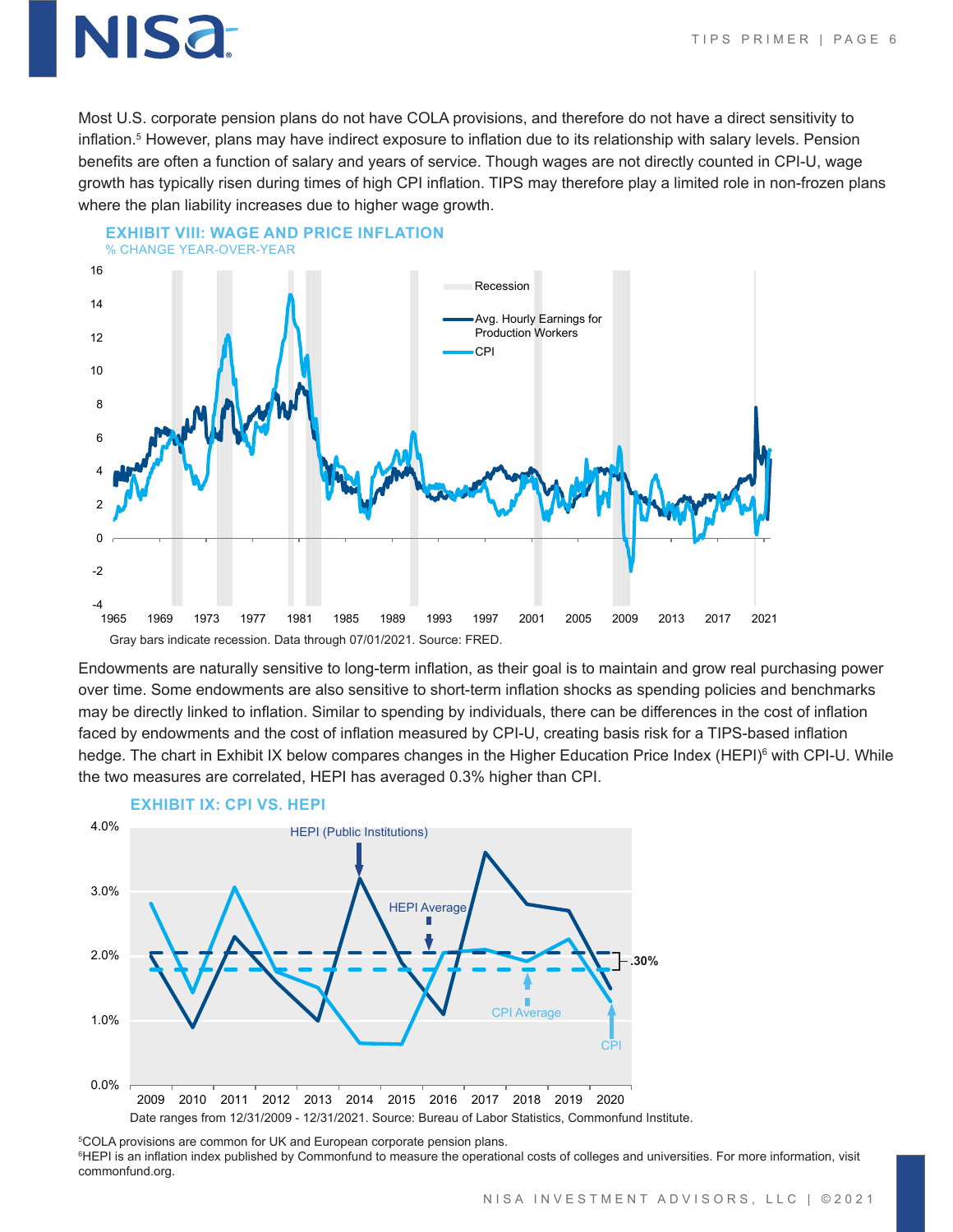

#### **SUMMARY/CONCLUSIONS**

Various assets classes are considered to provide potential protection against inflation (e.g., gold, commodities, real estate, etc.), but only TIPS offer an explicit inflation-linked real return backed by the full faith and credit of the U.S. government. It is important for investors to clearly understand what they are getting when considering a tactical or speculative use of TIPS. For example, investors seeking an asset that will perform well when inflation expectations spike should look elsewhere, as TIPS do not provide exposure to expected inflation. In contrast, TIPS are a suitable asset class for investors seeking to keep pace with realized CPI prints.

While TIPS are well-designed to protect purchasing power and hedge inflation-sensitive liabilities, the nuances of TIPS can be complex. Among other considerations, investors should evaluate the appropriate maturity of TIPS, relationship between TIPS and nominal bonds, specific inflation hedging needs, and return requirements when building a strategic allocation to TIPS. TIPS portfolios are commonly benchmarked to broad published indices, such as the Bloomberg Intermediate TIPS Index, Bloomberg Full TIPS Index, or Bloomberg Long TIPS Index. Custom portfolios can be also be constructed to meet unique inflation hedging objectives and real rate sensitivities.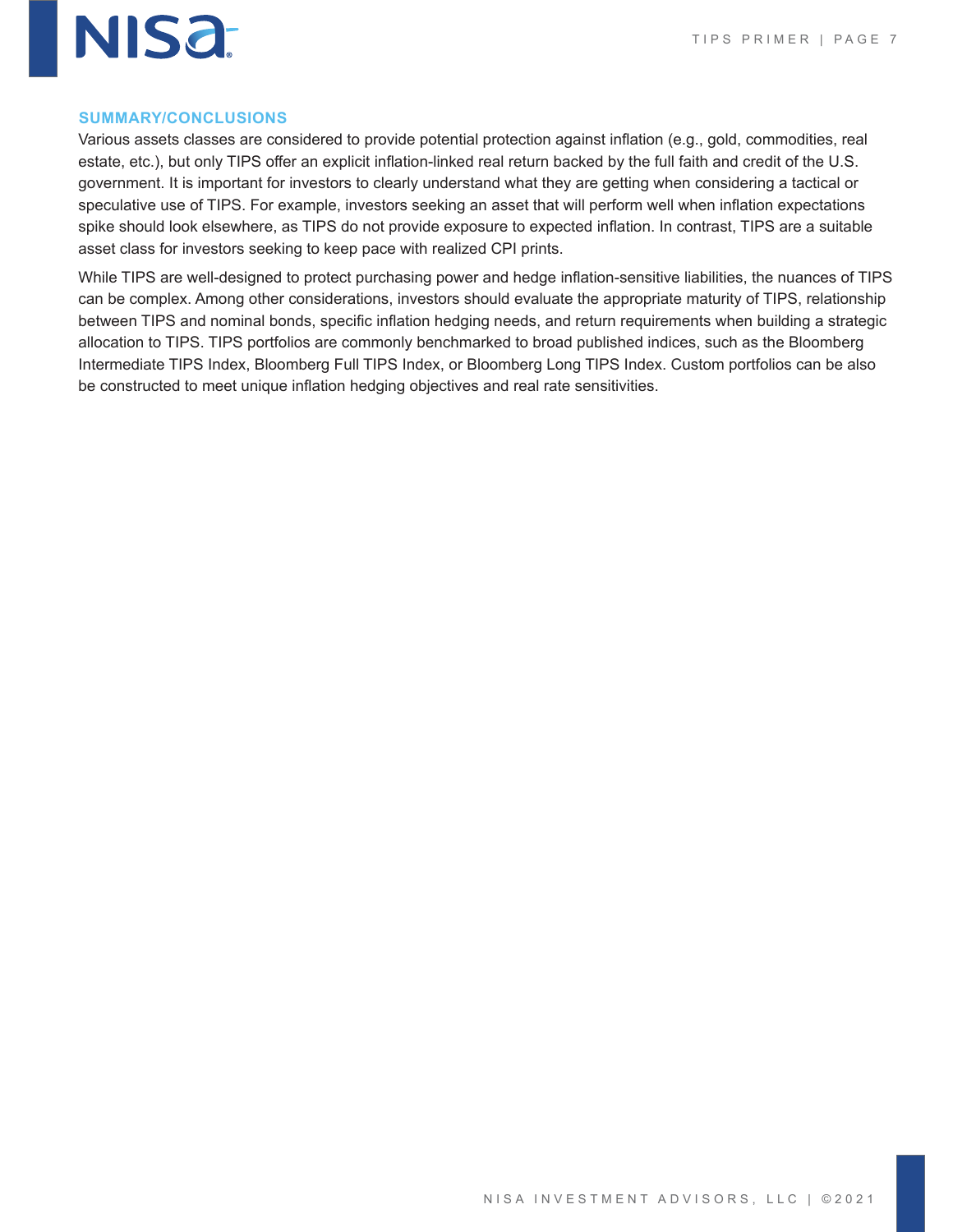

#### **APPENDIX: SPECULATIVE INFLATION HEDGING**

Details regarding the particular speculative inflation view that an investor wishes to express will impact the appropriate portfolio structure.

| <b>Investor View</b>                                                                                                     | <b>Portfolio Structure</b>                                                    | <b>Additional Considerations</b>                                                                                                      |
|--------------------------------------------------------------------------------------------------------------------------|-------------------------------------------------------------------------------|---------------------------------------------------------------------------------------------------------------------------------------|
| The market's expectation of<br>future inflation will spike.                                                              | Long (i.e., buy) TIPS paired<br>with short (i.e., sell) nominal<br>Treasuries | The maturity of the securities<br>should align with the horizon at<br>which the investor thinks inflation<br>expectations will spike. |
| Realized inflation exceeds<br>expectations over the long run,<br>and inflation expectations never<br>adjust accordingly. | <b>Buy TIPS</b>                                                               | The maturity of the chosen TIPS<br>should align with the investor's<br>inflation outlook                                              |
| Next month's CPI print will be<br>much higher than expected, but<br>returning to normal thereafter.                      | Buy short maturity TIPS                                                       | May need to use leverage to<br>increase exposure to the single<br>CPI print.                                                          |